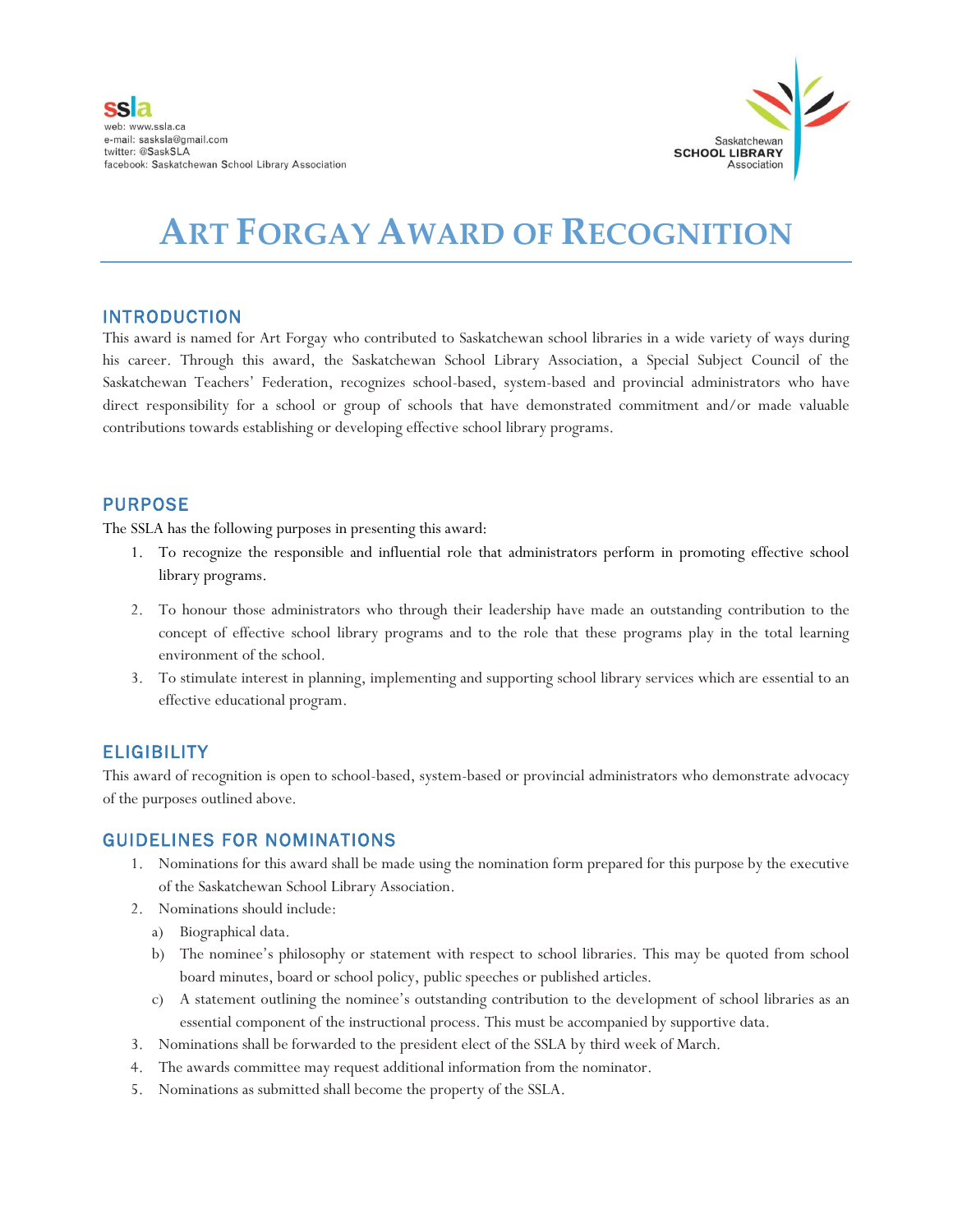



## CRITERIA FOR JUDGING

- 1. In judging the nominees, the awards committee will evaluate the outstanding contributions of the nominee in advocating the development of effective school library programs.
- 2. The nomination should provide evidence that the nominee has:
	- a) Provided leadership in formulating, developing and implementing school library policies and programs which have made a significant contribution to the educational program of a school, board or district.
	- b) Actually promoted the school library program through work with administrators, consultants, teachers, students and the community.

## DEADLINE

The deadline for nominations is April 1st.

The selection of the recipient will be made by the SSLA Executive prior to the annual SSLA conference and announced during the SSLA AGM.

#### NOMINATION FORM

Form is appended.

## MAIL NOMINATION TO

SSLA Awards and Bursary Committee Member Charlotte Raine PO Box 261 Langenburg, SK S0A 2A0